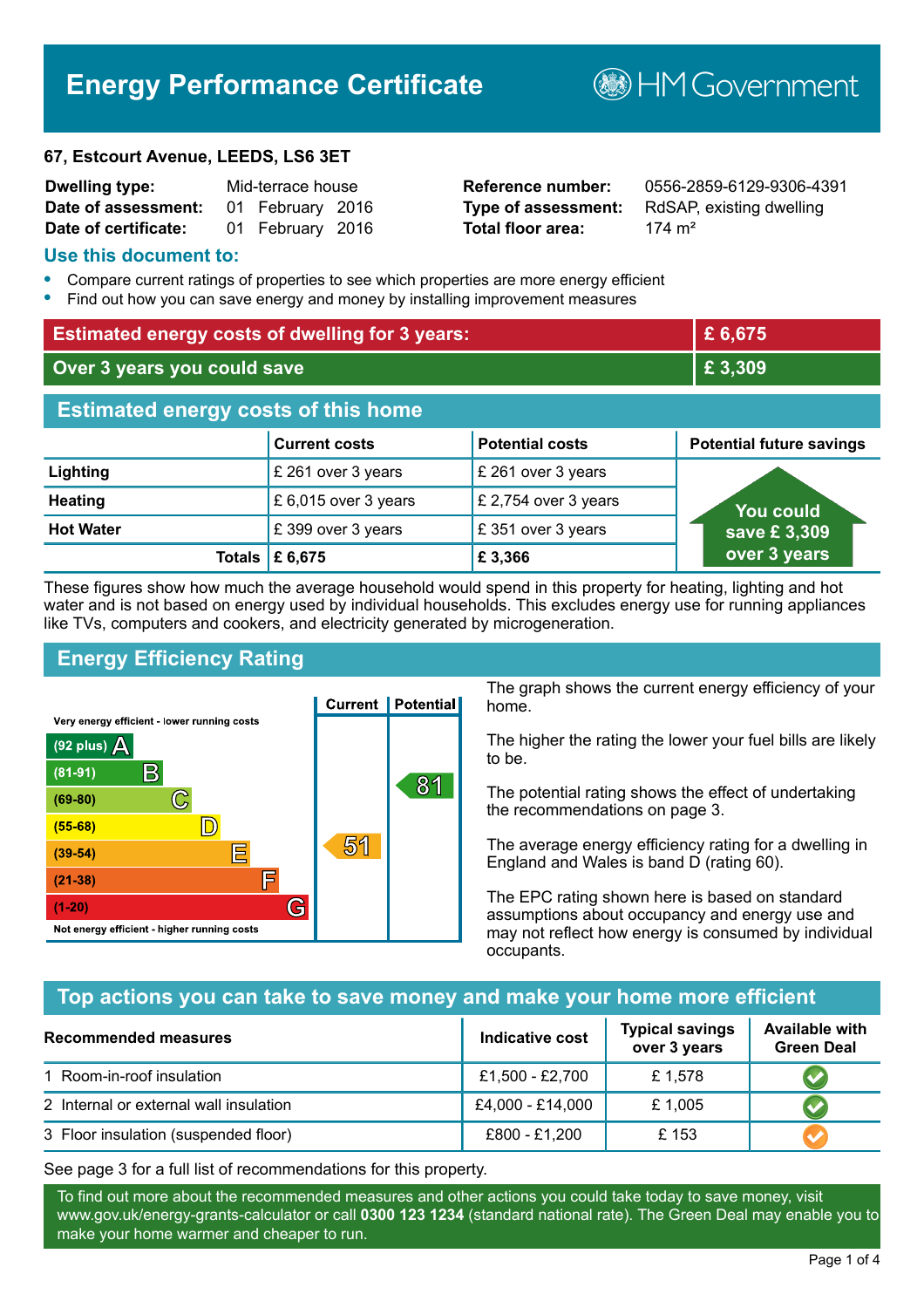## **Summary of this home's energy performance related features**

| <b>Element</b>        | <b>Description</b>                             | <b>Energy Efficiency</b> |
|-----------------------|------------------------------------------------|--------------------------|
| Walls                 | Solid brick, as built, no insulation (assumed) | *****                    |
| Roof                  | Pitched, no insulation (assumed)               | *****                    |
|                       | Roof room(s), no insulation (assumed)          | ★☆☆☆☆                    |
| Floor                 | Suspended, no insulation (assumed)             |                          |
| <b>Windows</b>        | Fully double glazed                            | ★★★☆☆                    |
| Main heating          | Boiler and radiators, mains gas                | ★★★★☆                    |
| Main heating controls | Programmer, TRVs and bypass                    | ★★★☆☆                    |
| Secondary heating     | None                                           |                          |
| Hot water             | From main system                               | ★★★★☆                    |
| Lighting              | Low energy lighting in all fixed outlets       | *****                    |

Current primary energy use per square metre of floor area: 341 kWh/m² per year

The assessment does not take into consideration the physical condition of any element. 'Assumed' means that the insulation could not be inspected and an assumption has been made in the methodology based on age and type of construction.

#### **Low and zero carbon energy sources**

Low and zero carbon energy sources are sources of energy that release either very little or no carbon dioxide into the atmosphere when they are used. Installing these sources may help reduce energy bills as well as cutting carbon. There are none provided for this home.

# **Your home's heat demand**

For most homes, the vast majority of energy costs derive from heating the home. Where applicable, this table shows the energy that could be saved in this property by insulating the loft and walls, based on typical energy use (shown within brackets as it is a reduction in energy use).

| <b>Heat demand</b>           | <b>Existing dwelling</b> | Impact of loft<br>insulation | Impact of cavity<br>wall insulation | Impact of solid<br>wall insulation |
|------------------------------|--------------------------|------------------------------|-------------------------------------|------------------------------------|
| Space heating (kWh per year) | 32.235                   | (1,301)                      | N/A                                 | (5,091)                            |
| Water heating (kWh per year) | 2,333                    |                              |                                     |                                    |

You could receive Renewable Heat Incentive (RHI) payments and help reduce carbon emissions by replacing your existing heating system with one that generates renewable heat, subject to meeting minimum energy efficiency requirements. The estimated energy required for space and water heating will form the basis of the payments. For more information, search for the domestic RHI on the www.gov.uk website.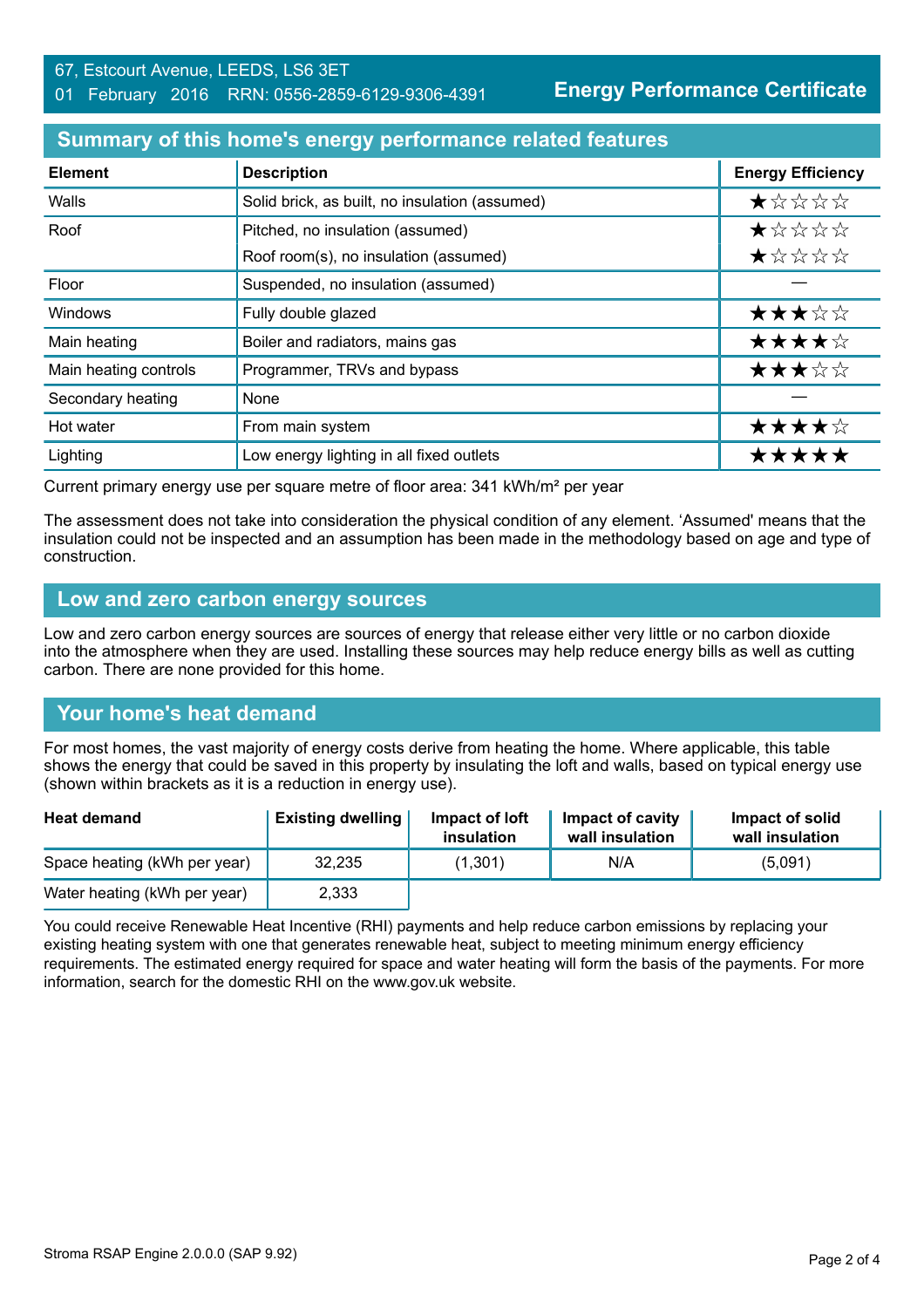#### 67, Estcourt Avenue, LEEDS, LS6 3ET 01 February 2016 RRN: 0556-2859-6129-9306-4391

# **Recommendations**

The measures below will improve the energy performance of your dwelling. The performance ratings after improvements listed below are cumulative; that is, they assume the improvements have been installed in the order that they appear in the table. Further information about the recommended measures and other simple actions you could take today to save money is available at www.gov.uk/energy-grants-calculator. Before installing measures, you should make sure you have secured the appropriate permissions, where necessary. Such permissions might include permission from your landlord (if you are a tenant) or approval under Building Regulations for certain types of work.

Measures with a green tick  $\bullet$  may be supported through the Green Deal finance. If you want to take up measures with an orange tick **th** through Green Deal finance, be aware you may need to contribute some payment up-front.

| <b>Recommended measures</b>                  | Indicative cost  | <b>Typical savings</b><br>per year | <b>Rating after</b><br><b>improvement</b> | <b>Green Deal</b><br>finance |
|----------------------------------------------|------------------|------------------------------------|-------------------------------------------|------------------------------|
| Room-in-roof insulation                      | £1,500 - £2,700  | £526                               | <b>D62</b>                                | $\blacktriangledown$         |
| Internal or external wall insulation         | £4,000 - £14,000 | £ 335                              | C69                                       | $\blacktriangledown$         |
| Floor insulation (suspended floor)           | £800 - £1,200    | £ 51                               | C71                                       |                              |
| Heating controls (room thermostat)           | £350 - £450      | £67                                | C72                                       | $\blacktriangledown$         |
| Replace boiler with new condensing<br>boiler | £2,200 - £3,000  | £125                               | C75                                       |                              |
| Solar photovoltaic panels, 2.5 kWp           | £5,000 - £8,000  | £ 258                              | <b>B81</b>                                |                              |

# **Alternative measures**

There are alternative measures below which you could also consider for your home.

- **•** Biomass boiler (Exempted Appliance if in Smoke Control Area)
- **•** Micro CHP

# **Opportunity to benefit from a Green Deal on this property**

Green Deal Finance allows you to pay for some of the cost of your improvements in instalments under a Green Deal Plan (note that this is a credit agreement, but with instalments being added to the electricity bill for the property). The availability of a Green Deal Plan will depend upon your financial circumstances. There is a limit to how much Green Deal Finance can be used, which is determined by how much energy the improvements are estimated to **save** for a 'typical household'.

You may be able to obtain support towards repairs or replacements of heating systems and/or basic insulation measures, if you are in receipt of qualifying benefits or tax credits. To learn more about this scheme and the rules about eligibility, call the Energy Saving Advice Service on **0300 123 1234** for England and Wales.